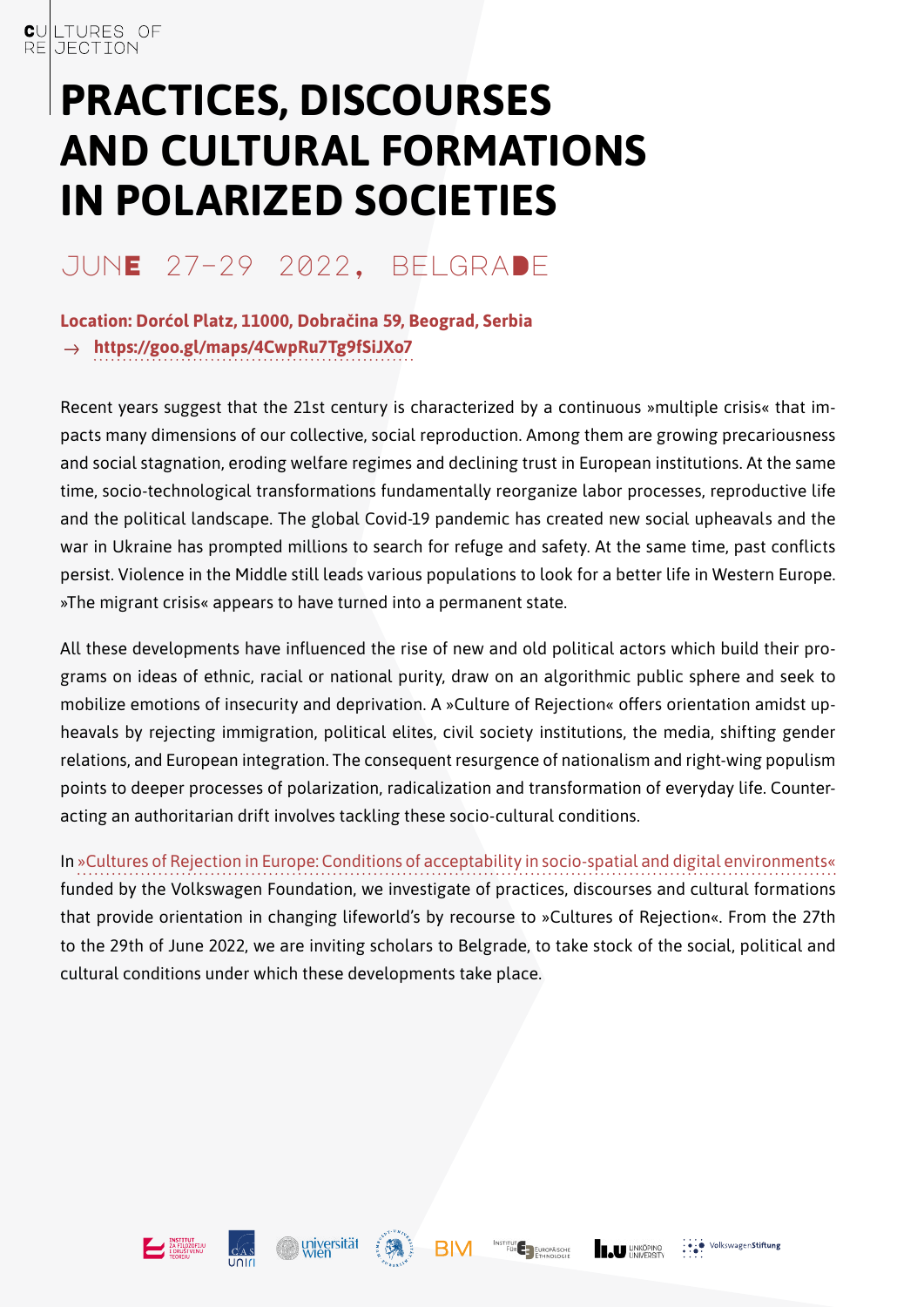# **SCHEDULE**

### **Monday, 27 June** | **Community Center Dorćol Platz**

 $\frac{\mathbf{C}}{\mathsf{RE}}$ 

### 18:00–20:00 **Film Screening »How Right Wing Politics are made acceptable in Europe today«**

Chair: Gazela Pudar Draško (University of Belgrade) Commentary by Đurđa Trajković (University of Belgrade), Sonja Stojanović Gajić (Belgrade Centre for Security Policy), Srđan Đurović (Fund for Open Society Serbia).

### **Tuesday, 28 June** | **Community Center Dorćol Platz**

| 09.00-09:45                            | Setting the Scene of »Cultures of Rejection«<br>Opening Presentation by Manuela Bojadžijev (Humboldt-University Berlin)<br>and Gazela Pudar Draško                                                                                                                                                                                            |
|----------------------------------------|-----------------------------------------------------------------------------------------------------------------------------------------------------------------------------------------------------------------------------------------------------------------------------------------------------------------------------------------------|
| $\rightarrow$ Session 1<br>10:00-12:30 | <b>MIGRATION AND BORDERS AFTER 2015</b><br>Chair: Manuela Bojadžijev                                                                                                                                                                                                                                                                          |
| 10:00-10:45                            | »Getting the Macroeconomics of Migration Right,<br>or Why Refugees Are Not Fiscal Burdens«<br>Presentation by Peo Hansen (Linköping University)                                                                                                                                                                                               |
| $10:45 - 11:45$                        | »Seven Years Later. Old Routes and New Patterns<br>of Contested Mobility in South-Eastern Europe«<br>Roundtable with Barbara Beznec (Slovenian Academy of Sciences and Arts),<br>Andrej Kurnik (University of Ljubljana), Marta Stojić Mitrović (Serbian Academy of Sciences and Arts),<br>Chair: Bernd Kasparek (Humboldt-University Berlin) |
| 11:45-12:30                            | Commentary by Manuela Bojadžijev, and Discussion                                                                                                                                                                                                                                                                                              |

#### 12:30–14:00 lunch + Coffee

| → Session 2<br>14:00-16:00 | <b>CONJUNCTURES OF RIGHT-WING POLITICS</b><br><b>Chair: Benjamin Opratko (University of Vienna)</b> |
|----------------------------|-----------------------------------------------------------------------------------------------------|
| 14:00-14:45                | »Populism and Political Immediacy in Germany and Beyond«                                            |
|                            | Presentation by Nitzan Shoshan (University of Mexico)                                               |
| 14:45-15:30                | »Where Does Post-Modern Conservatism Fit Within the Reactionary Tradition?«                         |
|                            | Presentation by Matthew McManus (University of Calgary)                                             |
| 15.30-16:00                | <b>Commentary by Gazela Pudar Draško and Discussion</b>                                             |
| EVENING<br>FVFNT           | <b>TBA: Neighborhood Tour and Public Panel</b>                                                      |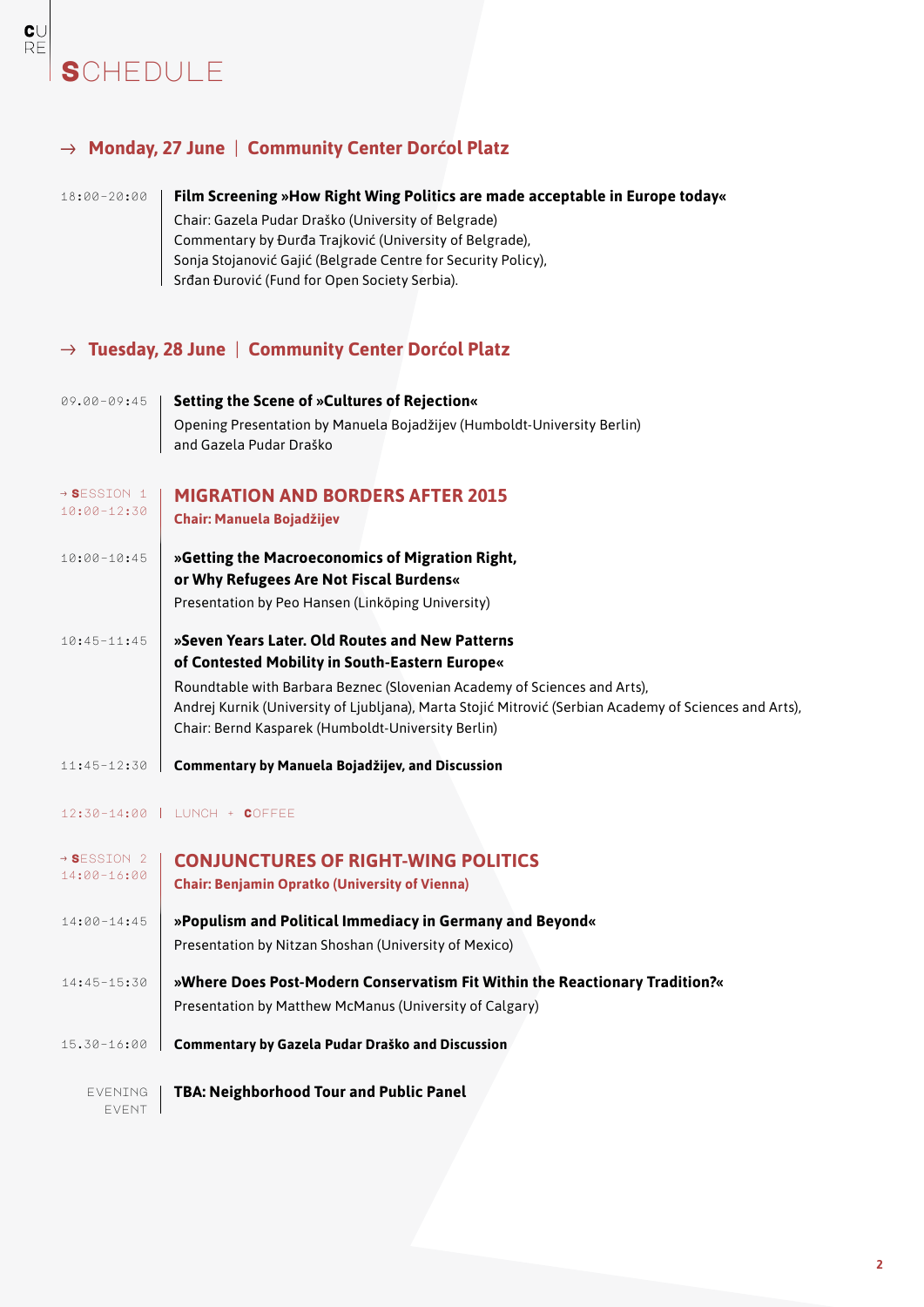### **S**CHEDULE

## **Wednesday, 29 June** | **Community Center Dorćol Platz**

| → SESSION 3<br>09:30-13:00    | <b>INFRASTRUCTURES OF REJECTION</b><br><b>Chair: Manuel Liebig (University of Vienna)</b>                                                                                                                                                                |
|-------------------------------|----------------------------------------------------------------------------------------------------------------------------------------------------------------------------------------------------------------------------------------------------------|
| $09:30 - 10:15$               | »The Labour of Trolling: Rent, Platforms, and Fake News«                                                                                                                                                                                                 |
|                               | Presentation by Fabio Mattioli (University of Melbourne)                                                                                                                                                                                                 |
| 10:15-11:00                   | »Covid-19 and the Geographies of the Far Right in Germany"                                                                                                                                                                                               |
|                               | Presentation by Daniel Mullis (Peace Research Institute Frankfurt)<br>and Paul Zschocke (Peace Research Institute Frankfurt)                                                                                                                             |
| 11:00-11:15                   | COFFEE-BREAK                                                                                                                                                                                                                                             |
| $11:15 - 12:15$               | »Cultures of Rejection in the Covid-Crisis«                                                                                                                                                                                                              |
|                               | Roundtable with Celina Ortega Soto (Linköping University), Milan Urošević (University of Belgrade),<br>Marko-Luka Zubčić (University of Rijeka), Alexander Harder (Humboldt-University Berlin),<br>Manuel Liebig, Benjamin Opratko. Chair: Daniel Mullis |
| 12:15-13:00                   | Commentary by Birgit Sauer (University of Vienna) and Discussion.                                                                                                                                                                                        |
|                               | 13:00-13:45   LUNCH-BREAK                                                                                                                                                                                                                                |
| $\rightarrow$ CLOSING         | » CULTURES AGAINST REJECTION«                                                                                                                                                                                                                            |
| <b>SESSION</b><br>13.45-15:30 | <b>Chair: Stefan Jonsson (Linköping University)</b>                                                                                                                                                                                                      |
| 13:45-14:30                   | »Rejecting Rejection, Shifting Embodiments, Shaping Alliances«                                                                                                                                                                                           |
|                               | Presentation by Nacira Guénif (University Paris 8 Vincennes - Saint-Denis)                                                                                                                                                                               |
| 14:30-15:30                   | <b>Closing Remarks by Convenors</b>                                                                                                                                                                                                                      |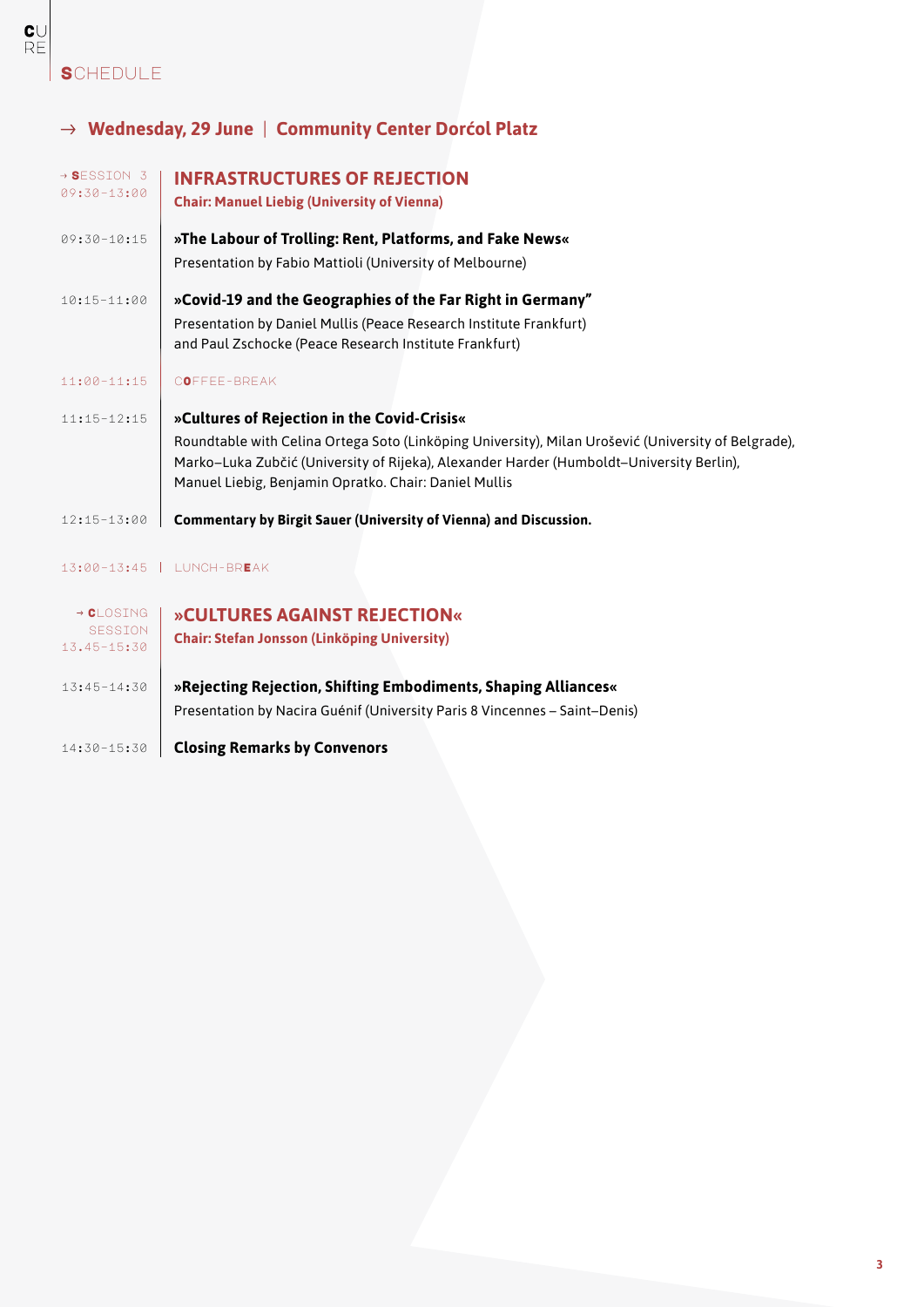$\mathbf{C} \cup$ RF

#### $\rightarrow$  SESSION 1: MIGRATION AND BORDERS AFTER 2015

What has happened since the »long summer of migration«? In this session we will consider the specifics of migration in transit countries and its complex relationship to the constitution of European borders. We also want to investigate the developments that followed the migration movements in 2015, including the re-stabilization of European migration and border regimes, transnational and domestic political and legal decisions regarding asylum, citizenship and democratic participation, as well as the emergence of solidarity and anti-migrant movements.

#### **»Getting the Macroeconomics of Migration Right, or Why Refugees Are Not Fiscal Burdens«**

Peo Hansen, Ph.D. Institute for Research on Migration, Ethnicity and Society (REMESO), Linköping University

Today both researchers and policy-makers agree that refugees admitted to the European Union constitute a net cost and fiscal burden for the receiving societies. As is often claimed, there is a trade-off between refugee migration and the fiscal sustainability of the welfare state. In this talk, Peo Hansen shows that this consensual cost-perspective on migration is built on a flawed economic conception of the orthodox "sound finance" doctrine. By shifting perspective to examine migration through the macroeconomic lens offered by Modern Monetary Theory, Hansen is able to demonstrate sound finance's detrimental impact on migration policy and research. Most importantly, this undertaking offers the tools with which both migration policy and migration research could be modernized and put on a realistic footing. Empirically, the lecture brings these tools to bear on the case of Sweden, the country that, proportionally speaking, has received the most refugees in the EU over the years while also having one of the most comprehensive welfare states in the EU.The talk builds on Peo Hansen's new book: A Modern Migration Theory: An Alternative Economic Approach to Failed EU Policy (Agenda Publishing, 2021).

#### → **SESSION 2: CONJUNCTURES OF RIGHT-WING POLITICS**

After a decade marked both by a strengthening of far-right politics and a proliferation of research into right-wing populism, where do we stand? In this session, we will not only investigate what potentially new themes and actors emerged in the last years, but also to discuss how we can investigate this phenomenon with contemporary theoretical and methodological frameworks.

#### **»Populism and Political Immediacy in Germany and Beyond«**

Nitzan Shoshan, Ph.D., Centro de Estudios Sociológicos, El Colegio de México

Drawing on ongoing fieldwork in the Brandenburg countryside, where the far-right Alternative for Germany party scored unprecedented success, this talk traces the shared currents that background the political rise and consolidation of a populist far right. Observers have noted how emergent antagonisms have reshaped political fault lines in the Federal Republic in recent years. The significance for the rise of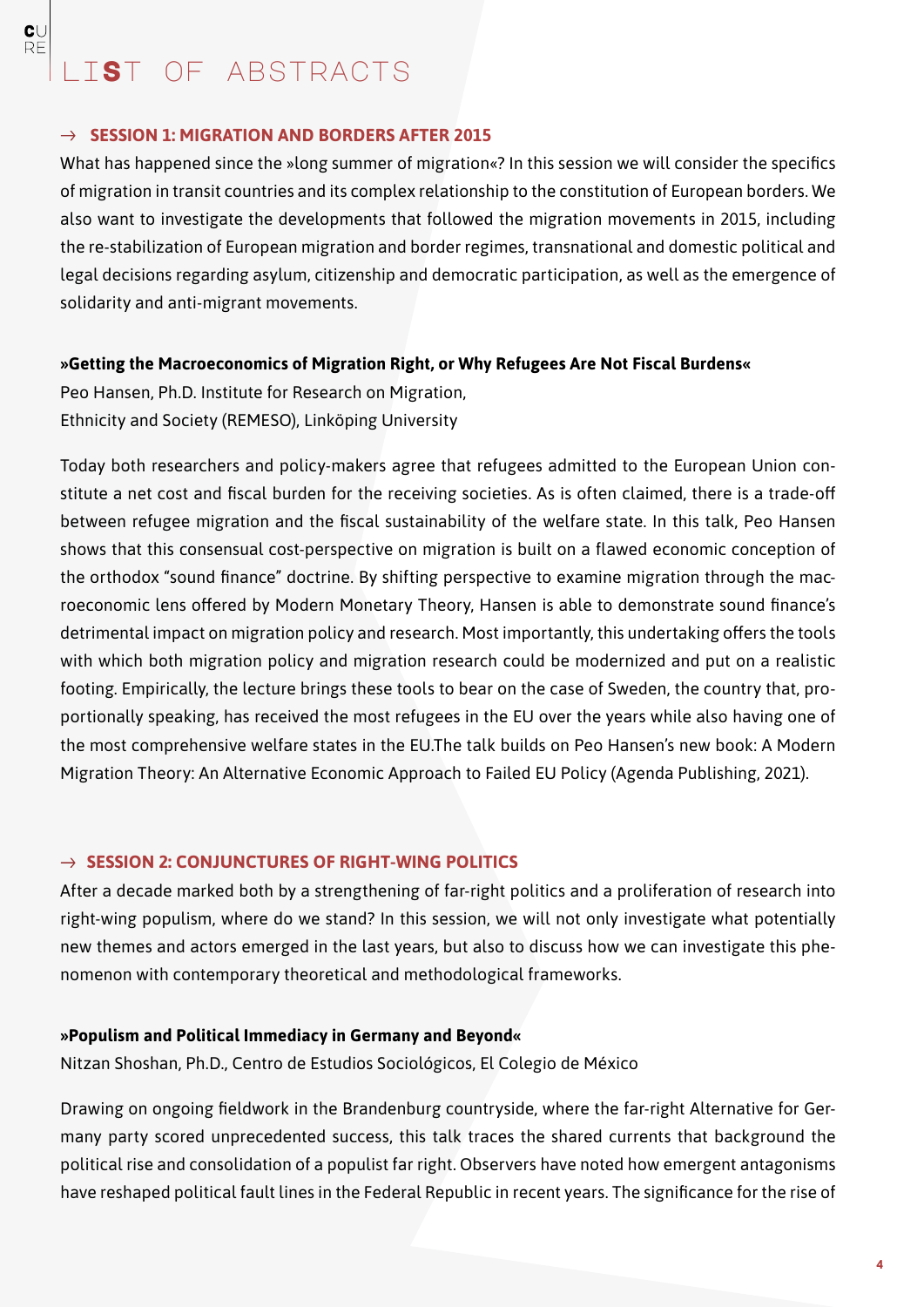populist nationalism of seemingly pervasive, commonsensical tropes in the political discourse of multiple voices across political affiliations, however, has received far less scholarly attention. Through an ethnographic inquiry into the social life of Heimat—a concept that has witnessed a veritable renaissance in contemporary Germany—this talk elaborates three analytical heuristics for thinking about the populist present elsewhere as well: first, the notion of immediacy, understood as an object of desire, a promise, as well as valuable political capital; second, the concept of residuality, viewed as the discursive attribution of both historical out-of-placeness and marginality with respect to present hegemonic orders; and, third, ideologies of difference, and especially of essentialized gendered and racialized distinctions.

#### **"Where Does Post-Modern Conservatism Fit Within the Reactionary Tradition?"**

Matthew McManus, Ph.D., University of Calgary

This presentation locates the root of the various populist and reactionary movements that have swept the globe since 2016 to the impact of post-modern. McManus argues that the dissolution of the traditional sources of the self and hierarchies which conservatives venerated under the pressures of neoliberalization created the conditions for successful revanchist politics on the right to re-emerge. Albeit one very much stamped by the post-modern ethos and aesthetic of the era.

#### $\rightarrow$  **SESSION 3: INFRASTRUCTURES OF REJECTION**

How do digital infrastructures come to bear on the political developments of the current moment? Social media, and the new communicative environments it offers, fundamentally impact public discourse and opinion formation across Europe. Especially during the Covid-19 crisis, these digital communication technologies became a basis for protest movements against the pandemic responses ushered in by governments and health officials. This session investigates these digital infrastructures, and analyzes key features of the new movements that arose during the pandemic from an international, comparative perspective.

#### **"The Labour of Trolling: Rent, Platforms, and Fake News"**

Fabio Mattioli, Ph.D., Anthropology, School of Social and Political Sciences, University of Melbourne.

Since the 2016 US presidential election, social scientists have understood the phenomenon of fake news either as a consequence of the crisis of traditional media or as part of a campaign launched by foreign powers (i.e. Russia, China) to influence democratic life in (Western) countries. However, early ethnographic data suggests that a significant portion of the disinformation that circulates online is created by common citizens (trolls) who repurpose social media and online platforms to extract profit. This contribution offers some preliminary insights to theorize fake news as an economic phenomenon. Specifically, Mattioli explores the labour that Trolls deploy to monetize fake news. Overall, he argues that Troll's activities are key to understand the rentier dynamics at the heart of platform capitalism.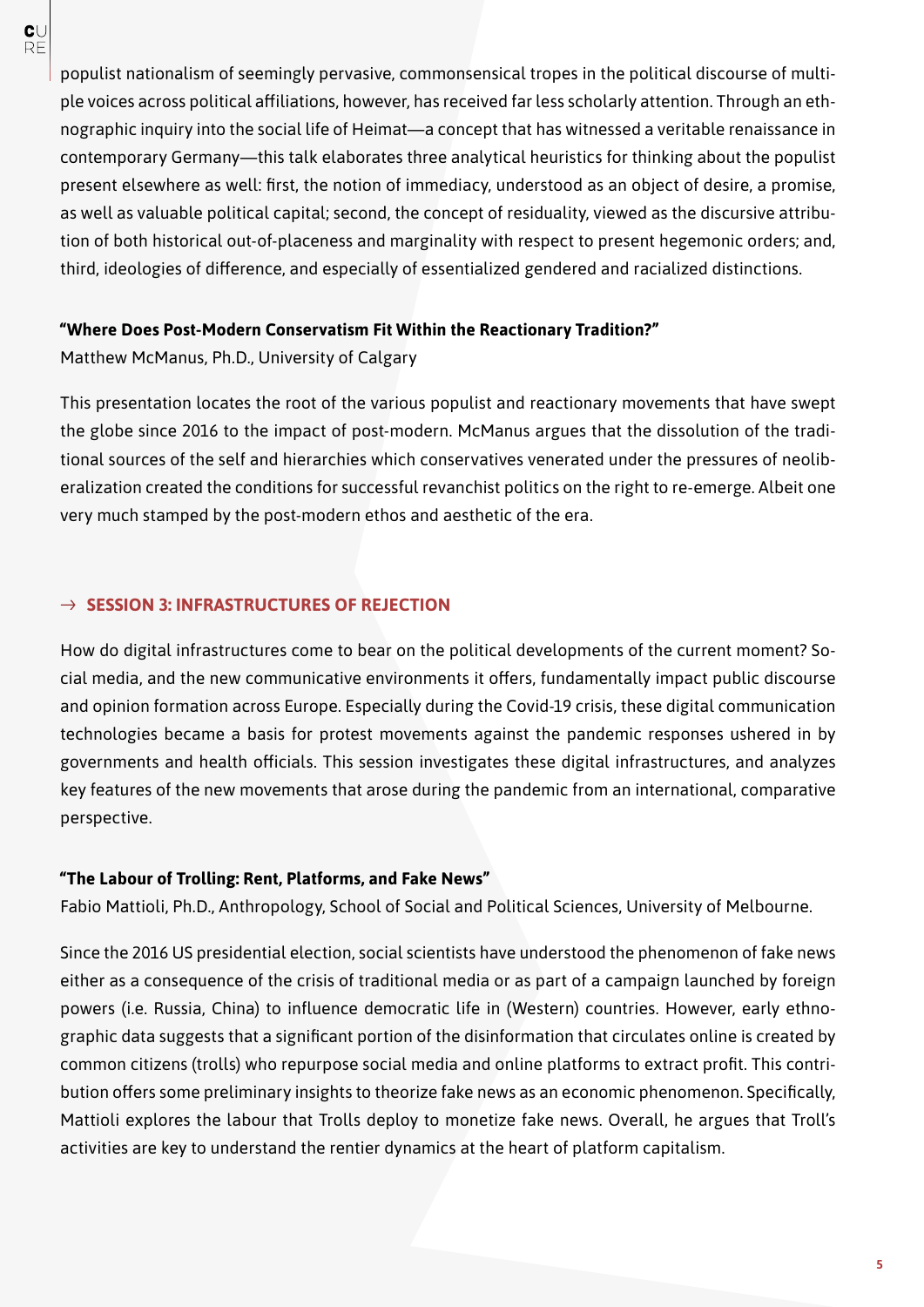#### $\mathbf{C}\cup$ **RF**

### **"Covid-19 and the Geographies of the Far Right in Germany"**

Daniel Mullis, Ph.D. and Paul Zschocke, M.A., Leibniz-Institut Hessische Stiftung Friedens- und Konfliktforschung

The rise of regressive politics is not new in Germany. With the far-right mass protests of PEGIDA and the rise of the Alternative for Germany (AfD), right-wing extremism has practically reached the center of society. At the attitudinal level, the anchoring of far-right attitudes in the middle of society has long been emphasized. In their contribution, Mullis and Zschoke discuss the overlapping geographies of the far right and Covid-19 cases, the social polarization in the wake of Covid-19, and the historical path dependencies that have led to it.

#### **CLOSING SESSION: CULTURES AGAINST REJECTION**

After delineating those conditions that make »Cultures of Rejection« acceptable, what conditions, practices and context might serve to foster a counter-culture against rejection? The closing session will discuss practical and conceptual venues for something akin to »Cultures against Rejection«, taking stock of existing initiatives but also looking at new visions of collectively living together.

### **»Rejecting Rejection, Shifting Embodiments, Shaping Alliances«**

Nacira Guénif, , Ph.D., University Paris 8 Vincennes - Saint-Denis

TBA